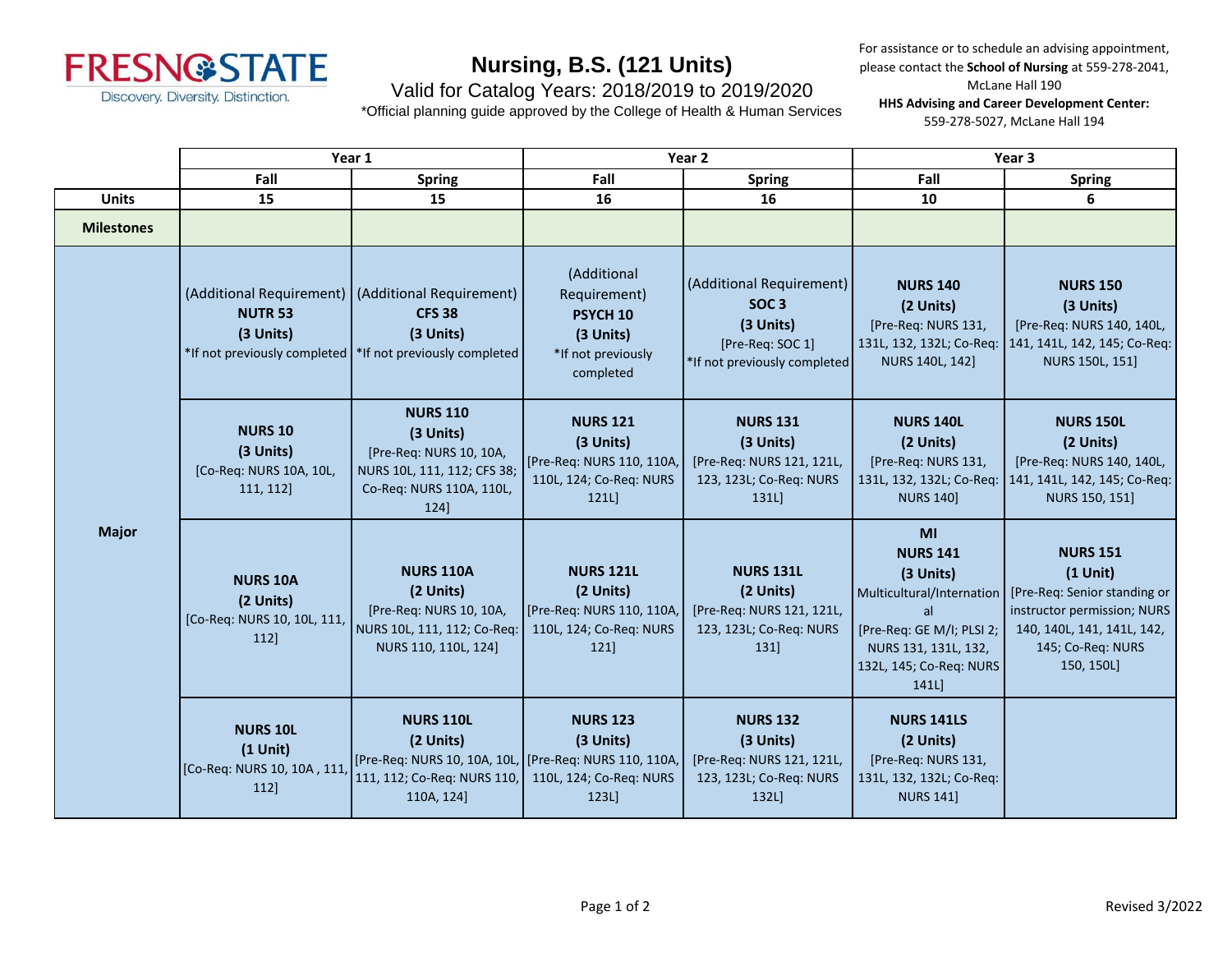

For assistance or to schedule an advising appointment, please contact the **School of Nursing** at 559-278-2041, McLane Hall 190

### Valid for Catalog Years: 2018/2019 to 2019/2020

\*Official planning guide approved by the College of Health & Human Services

**HHS Advising and Career Development Center:** 559-278-5027, McLane Hall 194

|                          | Year 1                                                                          |                                                                                                                                               | Year 2                                                                                                                                                                                                                                                                           |                                                                                               | Year 3                                                                                                           |               |
|--------------------------|---------------------------------------------------------------------------------|-----------------------------------------------------------------------------------------------------------------------------------------------|----------------------------------------------------------------------------------------------------------------------------------------------------------------------------------------------------------------------------------------------------------------------------------|-----------------------------------------------------------------------------------------------|------------------------------------------------------------------------------------------------------------------|---------------|
|                          | Fall                                                                            | <b>Spring</b>                                                                                                                                 | Fall                                                                                                                                                                                                                                                                             | <b>Spring</b>                                                                                 | Fall                                                                                                             | <b>Spring</b> |
| <b>Units</b>             | 15                                                                              | 15                                                                                                                                            | 16                                                                                                                                                                                                                                                                               | 16                                                                                            | 10                                                                                                               | 6             |
| <b>Major</b>             | <b>NURS 111</b><br>$(1$ Unit)<br>[Co-Req: NURS 10, 10A, 10L,<br>112]            | <b>NURS 124</b><br>(2 Units)<br>[Pre-Req: NURS 10, 10A, 10L,<br>111, 112; CFS 38; Co-Req:<br>NURS 110, 110A, 110L]                            | <b>NURS 123L</b><br>(2 Units)<br>[Pre-Req: NURS 110, 110A,<br>110L, 124; Co-Req: NURS<br>123]                                                                                                                                                                                    | <b>NURS 132L</b><br>(2 Units)<br>[Pre-Req: NURS 121, 121L,<br>123, 123L; Co-Reg: NURS<br>132] | <b>NURS 142</b><br>$(1$ Unit)<br>[Pre-Req: NURS 131,<br>131L, 132, 132L; Co-Req:<br>NURS 140, 140L, 141,<br>141L |               |
|                          | <b>NURS 112</b><br>(2 Units)<br>[Co-Req: NURS 10, 10A, 10L,<br>111              |                                                                                                                                               |                                                                                                                                                                                                                                                                                  | <b>NURS 145</b><br>(3 Units)<br>[Pre-Req: Statistics; NURS<br>121, 121L, 123, 123L;<br>UDWS]  |                                                                                                                  |               |
| <b>General Education</b> | <b>GE Area IB (3 Units)</b><br><b>Physical Universe &amp;</b><br>Its Life Forms | <b>GE Area IC</b><br><b>PHIL 120 (3 Units)</b><br><b>Arts &amp; Humanities</b><br>*If not previously completed   *If not previously completed | <b>GE Area ID</b><br><b>ANTH 116W (3 Units)</b><br>Social, Political, &<br><b>Economic Institutions</b><br>[Pre-Req: GE Foundation &<br>Breadth Area D; ENGL 5B<br>or 10 (C or better)]<br>*If not previously<br>completed; UDWS<br>requirement; must pass<br>with a C or better |                                                                                               |                                                                                                                  |               |

#### **FOOTNOTES:**

**Prerequisites/Corequisites:** Other restrictions may apply. Please see your course catalog for detailed prerequisite/corequisite requirements.

**Grade Requirements:** Major courses must be taken for a letter grade; CR/NC grading is not permitted in the Nursing major.

**Upper Division Writing Skills requirement (UDWS):** All undergraduate students must demonstrate competency in writing skills by passing the Upper Division Writing Exam (UDWE) or by obtaining a C or better in an approved upper division writing course, identified by the letter "W."

\*All practicum courses (with suffix "A" or "L") require a minimum of three hours of clinical work per unit of credit as a minimum to meet course objectives.

Substitutions: If substitutions/exceptions/waivers are made for any major courses that also meet GE and/or the Multicultural/International graduation requirement, the student is responsible for completing additional courses to satisfy the respective areas (GE and/or MI). This also includes the upperdivision writing requirement.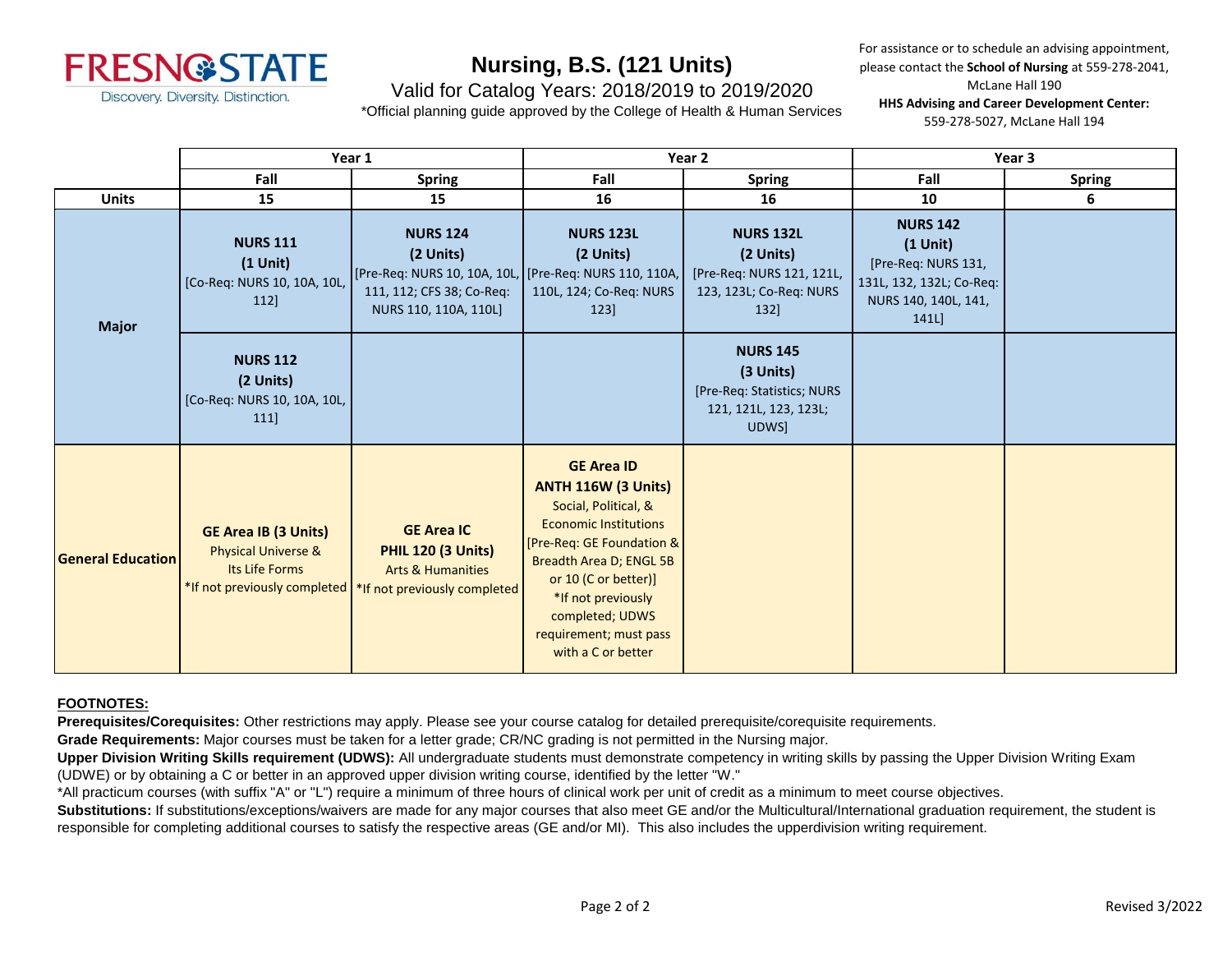

Valid for Catalog Years: 2016/2017 to 2017/2018

\*Official planning guide approved by the College of Health & Human Services

For assistance or to schedule an advising appointment, please contact the **School of Nursing** at 559-278-2041,

McLane Hall 190

**HHS Advising and Career Development Center:** 559-278-5027, McLane Hall 194

|              | Year 1                                                                        |                                                                                                                         | Year 2                                                                                     |                                                                                                 | Year <sub>3</sub>                                                                                                                                                          |                                                                                                                                                          |
|--------------|-------------------------------------------------------------------------------|-------------------------------------------------------------------------------------------------------------------------|--------------------------------------------------------------------------------------------|-------------------------------------------------------------------------------------------------|----------------------------------------------------------------------------------------------------------------------------------------------------------------------------|----------------------------------------------------------------------------------------------------------------------------------------------------------|
|              | Fall                                                                          | <b>Spring</b>                                                                                                           | Fall                                                                                       | <b>Spring</b>                                                                                   | Fall                                                                                                                                                                       | <b>Spring</b>                                                                                                                                            |
| <b>Units</b> | 15                                                                            | 15                                                                                                                      | 16                                                                                         | 16                                                                                              | 10                                                                                                                                                                         | 6                                                                                                                                                        |
| <b>Major</b> | (Additional Requirement)<br>NUTR 53 (3 Units)<br>*If not previously completed | (Additional Requirement)<br><b>CFS 38 (3 Units)</b><br>*If not previously completed                                     | (Additional<br>Requirement)<br>PSYCH 10 (3 Units)<br>*If not previously<br>completed       | (Additional Requirement)<br>SOC 3 (3 Units)<br>[Pre-Req: SOC 1]<br>*If not previously completed | <b>NURS 140 (2 Units)</b><br>[Pre-Req: NURS 131,<br>131L, 132, 132L; Co-Req:<br>NURS 140L, 142]                                                                            | <b>NURS 150 (3 Units)</b><br>[Pre-Req: NURS 140, 140L,<br>141, 141L, 142, 145; Co-Req:<br>NURS 150L, 151]                                                |
|              | NURS 10 (3 Units)<br>[Co-Req: NURS 10A, 10L,<br>111, 112]                     | <b>NURS 110 (3 Units)</b><br>[Pre-Req: NURS 10, 10A,<br>NURS 10L, 111, 112; CFS 38;<br>Co-Req: NURS 110A, 110L,<br>124] | <b>NURS 121 (3 Units)</b><br>[Pre-Req: NURS 110, 110A,<br>110L, 124; Co-Req: NURS<br>121L  | <b>NURS 131 (3 Units)</b><br>[Pre-Req: NURS 121, 121L,<br>123, 123L; Co-Req: NURS<br>131L       | <b>NURS 140L (2 Units)</b><br>[Pre-Req: NURS 131,<br>131L, 132, 132L; Co-Req:<br><b>NURS 140]</b>                                                                          | <b>NURS 150L (2 Units)</b><br>[Pre-Req: NURS 140, 140L,<br>141, 141L, 142, 145; Co-Req:<br>NURS 150, 151]                                                |
|              | NURS 10A (2 Units)<br>[Co-Req: NURS 10, 10L, 111,<br>112]                     | <b>NURS 110A (2 Units)</b><br>[Pre-Req: NURS 10, 10A,<br>NURS 10L, 111, 112; Co-Req:<br>NURS 110, 110L, 124]            | <b>NURS 121L (2 Units)</b><br>[Pre-Req: NURS 110, 110A,<br>110L, 124; Co-Req: NURS<br>121] | <b>NURS 131L (2 Units)</b><br>[Pre-Req: NURS 121, 121L,<br>123, 123L; Co-Req: NURS<br>131]      | <b>GE Area MI</b><br><b>NURS 141 (3 Units)</b><br>Multicultural/Internation<br>al<br>[Pre-Req: GE M/I; PLSI 2;<br>NURS 131, 131L, 132,<br>132L, 145; Co-Req: NURS<br>14111 | <b>NURS 151 (1 Unit)</b><br>[Pre-Req: Senior standing or<br>instructor permission; NURS<br>140, 140L, 141, 141L, 142,<br>145; Co-Req: NURS<br>150, 150L] |
|              | <b>NURS 10L (1 Unit)</b><br>[Co-Req: NURS 10, 10A, 111<br>112]                | <b>NURS 110L (2 Units)</b><br>[Pre-Req: NURS 10, 10A, 10L,<br>111, 112; Co-Req: NURS 110,<br>110A, 124]                 | <b>NURS 123 (3 Units)</b><br>[Pre-Req: NURS 110, 110A,<br>110L, 124; Co-Req: NURS<br>123L  | <b>NURS 132 (3 Units)</b><br>[Pre-Req: NURS 121, 121L,<br>123, 123L; Co-Req: NURS<br>132L)      | NURS 141LS (2 Units)<br>[Pre-Req: NURS 131,<br>131L, 132, 132L; Co-Req:<br><b>NURS 141]</b>                                                                                |                                                                                                                                                          |
|              | <b>NURS 111 (1 Unit)</b><br>[Co-Req: NURS 10, 10A, 10L,<br>112]               | <b>NURS 124 (2 Units)</b><br>[Pre-Req: NURS 10, 10A, 10L,<br>111, 112; CFS 38; Co-Req:<br>NURS 110, 110A, 110L]         | <b>NURS 123L (2 Units)</b><br>[Pre-Req: NURS 110, 110A,<br>110L, 124; Co-Req: NURS<br>123] | <b>NURS 132L (2 Units)</b><br>[Pre-Req: NURS 121, 121L,<br>123, 123L; Co-Req: NURS<br>132       | <b>NURS 142 (1 Unit)</b><br>[Pre-Req: NURS 131,<br>131L, 132, 132L; Co-Req:<br>NURS 140, 140L, 141,<br>141L                                                                |                                                                                                                                                          |
|              | <b>NURS 112 (2 Units)</b><br>[Co-Req: NURS 10, 10A, 10L,<br>111               |                                                                                                                         |                                                                                            | <b>NURS 145 (3 Units)</b><br>[Pre-Req: Statistics; NURS<br>121, 121L, 123, 123L;<br>UDWS]       |                                                                                                                                                                            |                                                                                                                                                          |